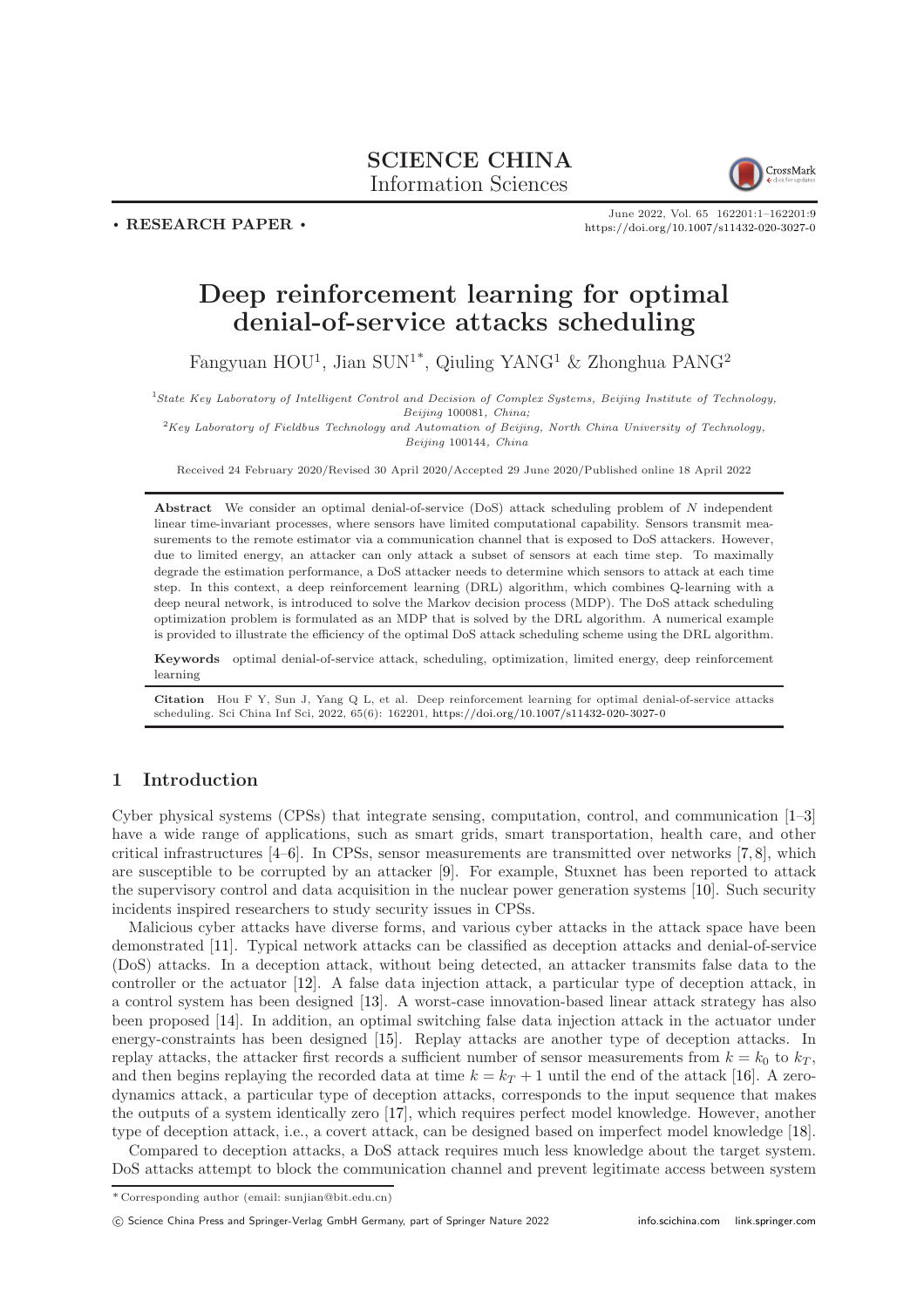### Hou F Y, et al. Sci China Inf Sci June 2022 Vol. 65 162201:2

components [\[19,](#page-7-16)[20\]](#page-7-17). DoS attacks can significantly deteriorate the performance of system state estimation in smart grids [\[21\]](#page-7-18). The stability analysis of CPSs in the presence of a DoS attack has been investigated [\[22\]](#page-7-19). An optimal DoS attack in a two-hop network has also been designed [\[23\]](#page-7-20). How a mobile ad hoc network can be affected by distributed DoS (DDoS) attacks has been studied [\[24\]](#page-7-21), and a novel solution to handle DDoS attacks in a mobile ad hoc network was proposed. In [\[25\]](#page-7-22), a novel flow-table sharing approach was proposed to protect the software defined network (SDN)-based cloud from table overloading DDoS attacks. The comparison between single tier and three tier architectures against DDoS attacks has been studied [\[26\]](#page-7-23). In that study, it has demonstrated that the three tier architecture has significantly more resilience against DDoS attacks. An online intrusion detection system based on the NeuCube algorithm was proposed to detect malicious attacks in cloud computing, especially the zero-day attack [\[27\]](#page-7-24). Practically, the attacker cannot attack all sensors simultaneously over time due to limited energy.

Therefore, various efforts have focused on studying the optimal scheduling of energy-constrained DoS attacks in CPSs. An optimal energy-constrained DoS attack scheduling that maximized the linear quadratic Gaussian control of a wireless networked control system has been proposed [\[28\]](#page-7-25). In [\[29\]](#page-7-26), an attack power allocation algorithm was proposed to maximize the performance of the DoS attack. The optimal DoS attack energy management problem in a signal-to-interference-plus-noise ratio-based network has also been investigated [\[30\]](#page-8-1). In addition, an optimal attack scheduling scheme in a packet-dropping network was derived [\[31\]](#page-8-2). In that study, some countermeasures against DoS attacks were proposed, and the optimal defense strategy was discussed. In [\[32\]](#page-8-3), the authors addressed an optimal DoS attack problem considering a scenario where the observations are transmitted through a standard block fading communication channel. In previous studies, the authors had assumed that the sensor had sufficient computation capability and that the local state estimate was transmitted to the remote estimator. Unfortunately, it is a strong assumption in real-world CPSs. In [\[33\]](#page-8-4), the authors analyzed the DoS attack in sensor measurements with limited energy and obtained a suboptimal solution of the optimization problem based on convex relaxation, while incurring high computational complexities. The solution of the optimization problem in [\[33\]](#page-8-4) depends on the initializations of attack variables. If the initializations were not selected well, there may be no feasible solutions. Differing from [\[33\]](#page-8-4), in this paper, a deep reinforcement learning (DRL) algorithm, which is independent of the initializations of attack variables, is introduced to solve the optimal DoS attack scheduling problem in an iterative model-free manner.

Motivated by the above discussions of previous studies, in this paper sensors with limited computation only transmit the sensor measurements to the remote estimator via a communication channel that is exposed to an attacker. A DoS attacker attempts to destroy the estimation error covariance by jamming the communication channel. However, due to the limited energy, a DoS attacker cannot attack all sensors simultaneously all the time. To maximally degrade the estimation performance, a DoS attacker needs to determine which sensors to attack at each time step. It is NP-hard to find a feasible solution for the optimization problem that involves binary constraint. Therefore, a DRL algorithm that combines Q-learning with a deep neural network is introduced to solve the optimal DoS attack scheduling problem which is modeled as a Markov decision process (MDP).

The primary contributions of this paper are summarized as follows.

• An optimal DoS attack scheduling scheme of the sensor measurements that maximizes the estimation error covariance is designed. This approach differs from most existing studies that focus on scheduling the local state estimate.

• A DRL algorithm is introduced to solve the optimal DoS attack scheduling problem to find the suboptimal policy. Again, this approach differs from most previous studies that obtain a suboptimal solution based on convex relaxation, which depends on the initializations of attack variables.

The rest of the paper is organized as follows. Section 2 formulates the system model and DoS attacks. In Section 3, a DRL algorithm for optimal DoS attacks scheduling scheme is presented. Section 4 illustrates the efficiency of the optimal DoS attack scheduling scheme by a numerical example. The conclusion is drawn in Section 5.

**Notation.** R denotes the set of real numbers, and  $\mathbb{R}^n$  denotes *n*-dimensional Euclidean space. E[·] refers to mathematical expectation, and  $E(X|Y)$  refers to the mathematical expectation of random variable X conditioned on Y.  $X<sup>T</sup>$  denotes the transpose of matrix X.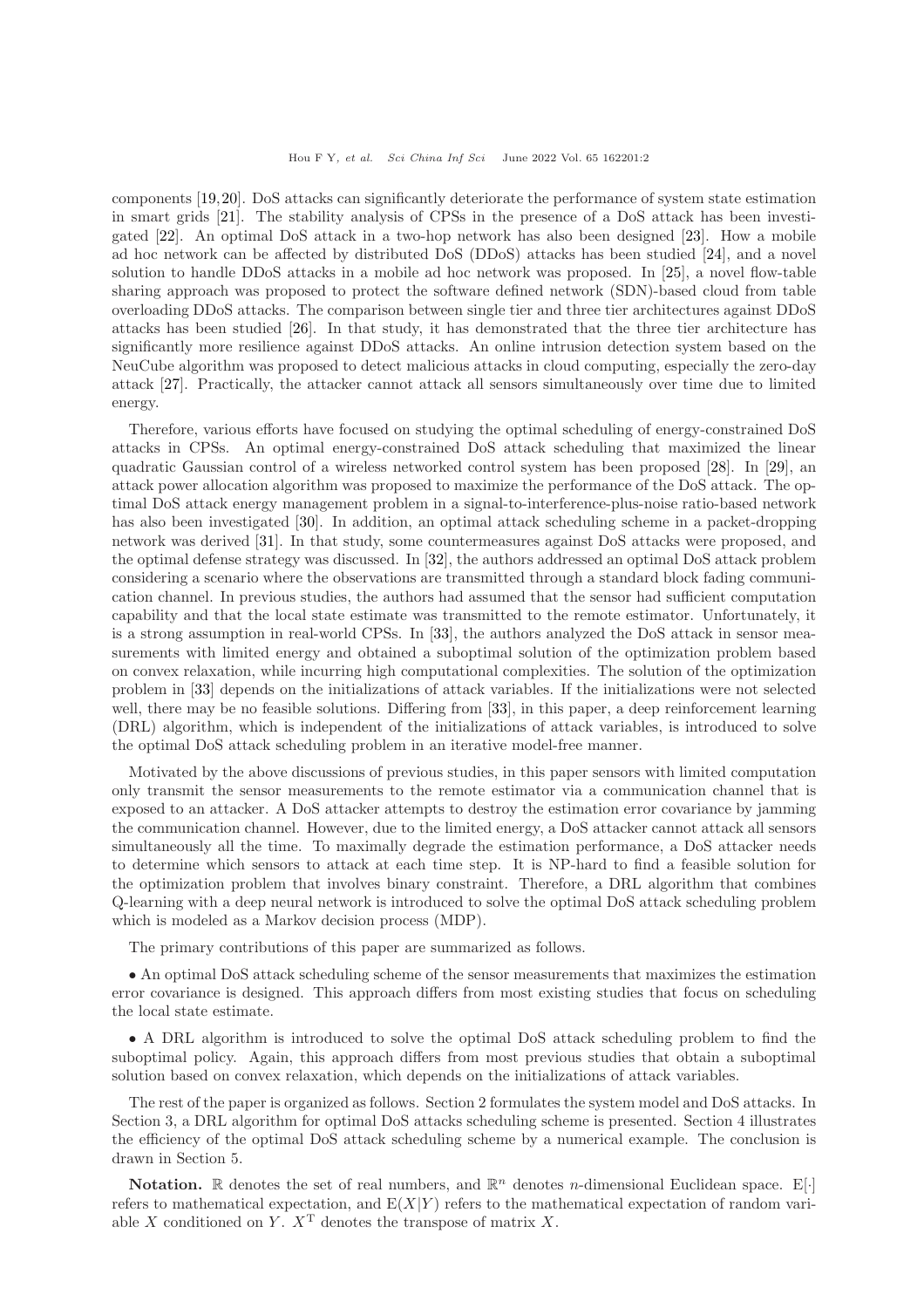Hou F Y, et al. Sci China Inf Sci June 2022 Vol. 65 162201:3



Figure 1 (Color online) System architecture.

## 2 Problem formulation

## 2.1 System model

Consider N independent discrete-time processes (see Figure 1)

$$
x_{i,k+1} = A_i x_{i,k} + \omega_{i,k}, \quad i = 1, \dots, N,
$$
\n(1)

where  $x_{i,k} \in \mathbb{R}^{n_i}$  is the state vector of subsystem i at time k; the initial state of subsystem i,  $x_{i,0}$ , is i.i.d. Gaussian random variable with  $x_{i,0} \sim \mathcal{N}(\bar{x}_{i,0}, \Sigma_{i,0}); \omega_{i,k}$  is zero mean i.i.d. Gaussian random variable with  $\omega_{i,k} \sim \mathcal{N}(0, Q_i)$ .

Each sensor measurement is available, and

$$
y_{i,k} = C_i x_{i,k} + v_{i,k},\tag{2}
$$

where  $y_{i,k}$  is sensor measurement vector of subsystem i at time k;  $v_{i,k}$  is zero mean i.i.d. Gaussian random variable with  $v_{i,k} \sim \mathcal{N}(0, R_i)$ . Assume that  $(A_i, \sqrt{Q_i})$  is controllable and  $(A_i, C_i)$  is observable.

The remote estimator is equipped with a Kalman filter computing the minimum mean-squared error (MMSE) estimate of  $x_{i,k}$  by the sensor measurement  $y_{i,k}$  which is transmitted via networks. The prior MMSE estimate and its corresponding error covariance are defined by

$$
\hat{x}_{i,k|k-1} \triangleq \mathcal{E}[x_{i,k}|y_{i,0},\ldots,y_{i,k-1}],
$$
\n(3)

$$
P_{i,k|k-1} \triangleq \mathbb{E}[(x_{i,k} - \hat{x}_{i,k|k-1})(x_{i,k} - \hat{x}_{i,k|k-1})^{\mathrm{T}}|y_{i,0},\ldots,y_{i,k-1}].
$$
\n(4)

It is obtained that  $\hat{x}_{i,k|k-1}$  and  $P_{i,k|k-1}$  are as follows:

$$
\hat{x}_{i,k|k-1} = A_i \hat{x}_{i,k-1|k-1},\tag{5}
$$

$$
P_{i,k|k-1} = A_i P_{i,k-1|k-1} A_i^{\mathrm{T}} + Q_i, \tag{6}
$$

where  $\hat{x}_{i,k-1|k-1}$  is the posteriori MMSE estimate and  $P_{i,k-1|k-1}$  is the corresponding error covariance. The posteriori MMSE estimate and its corresponding error covariance are defined by

$$
\hat{x}_{i,k|k} \triangleq \mathcal{E}[x_{i,k}|y_{i,0},\ldots,y_{i,k}],\tag{7}
$$

$$
P_{i,k|k} \triangleq \mathbb{E}[(x_{i,k} - \hat{x}_{i,k|k})(x_{i,k} - \hat{x}_{i,k|k})^{\mathrm{T}}|y_{i,0},\ldots,y_{i,k}].
$$
\n(8)

 $\hat{x}_{i,k|k}$  and  $P_{i,k|k}$  are computed by

$$
\hat{x}_{i,k|k} = \hat{x}_{i,k|k-1} + K_{i,k}(y_{i,k} - C_i \hat{x}_{i,k|k-1}),
$$
\n(9)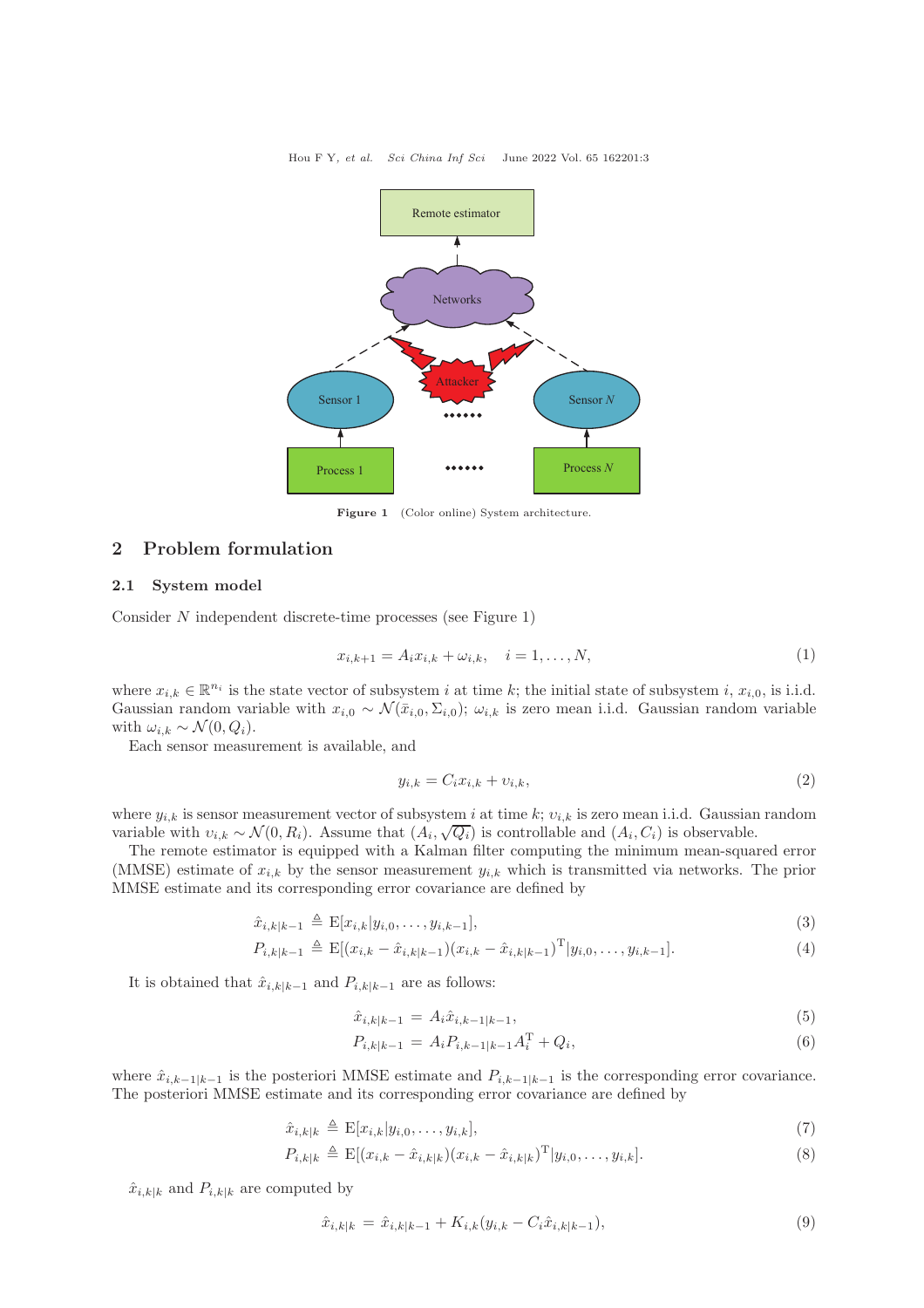Hou F Y, et al. Sci China Inf Sci June 2022 Vol. 65 162201:4

$$
P_{i,k|k} = P_{i,k|k-1} - K_{i,k} C_i P_{i,k|k-1},
$$
\n(10)

where  $K_{i,k}$  is Kalman filter gain and computed as follows:

$$
K_{i,k} = P_{i,k|k-1} C_i^{\mathrm{T}} (C_i P_{i,k|k-1} C_i^{\mathrm{T}} + R_i)^{-1}.
$$
\n(11)

#### 2.2 DoS attacks

We assume that a DoS attacker can only attack a subset of sensors due to the limited energy. In other words, only  $M < N$  sensors can be attacked at each time step. To maximally degrade the estimation performance, a DoS attacker needs to determine which sensors to attack at each time step. Define the attacker's decision variable at time k

$$
\gamma_{i,k} = \begin{cases} 1, & \text{if sensor } i \text{ is attacked,} \\ 0, & \text{otherwise.} \end{cases} \tag{12}
$$

Therefore, at time  $k$ , the received sensor measurements in the remote estimator are

$$
\tilde{y}_{i,k} = (1 - \gamma_{i,k}) y_{i,k}.\tag{13}
$$

In the remote estimator, the state estimate and estimation error covariance are computed based on the attacked sensor measurements

$$
K_{i,k} = P_{i,k|k-1} \tilde{C}_i^{\mathrm{T}} (\tilde{C}_i P_{i,k|k-1} \tilde{C}_i^{\mathrm{T}} + \tilde{R}_i)^{\dagger},\tag{14}
$$

$$
\hat{x}_{i,k|k} = \hat{x}_{i,k|k-1} + K_{i,k}(\tilde{y}_{i,k} - \tilde{C}_i \hat{x}_{i,k|k-1}),
$$
\n(15)

$$
P_{i,k|k} = P_{i,k|k-1} - K_{i,k}\tilde{C}_i P_{i,k|k-1},
$$
\n(16)

where  $\tilde{C}_i = (1 - \gamma_{i,k})C_i$ ,  $\tilde{R}_i = (1 - \gamma_{i,k})R_i$ , † denotes the Moore-Penrose pseudo-inverse.

At time  $k$ , a DoS attacker determines which  $M$  sensors among  $N$  sensors to attack. The optimal DoS attack scheduling problem can be written as

<span id="page-3-0"></span>
$$
\max_{\gamma} \lim_{T \to \infty} \frac{1}{T} \sum_{k=1}^{T} \sum_{i=1}^{N} \text{trace}(P_{i,k|k}),
$$
  
s.t. 
$$
\sum_{i=1}^{N} \gamma_{i,k} \leq M, \quad \gamma_{i,k} \in \{0, 1\}.
$$
 (17)

It should be noted that the last constraint in [\(17\)](#page-3-0) involves binary constraint. Therefore the optimization problem [\(17\)](#page-3-0) is nonconvex optimization and NP-hard to find a feasible solution. In previous studies, they obtain a suboptimal solution based on convex relaxation while increasing computational complexity and depending on the initializations of attack variables. To solve this challenging problem, a DRL algorithm is introduced in the next section to solve the optimal DoS attack scheduling problem.

## 3 Deep reinforcement learning for DoS attacks scheduling

A DRL algorithm, which combines Q-learning with a deep neural network, is introduced to solve the associated MDP in an iterative model-free manner [\[34\]](#page-8-5). The optimal DoS attack scheduling problem can be formulated as an MDP. At each time step  $k$ , an attacker makes decisions about which sensors to attack, that is, the decision maker chooses an action. At the next time step, the process responds to a new average estimation error covariance, and provides a corresponding reward to the attacker. An MDP M is formulated as the following tuple  $(S, \mathcal{A}, r, \alpha)$  problem.

State space S. At time k, the state space S contains all subsystem estimation error covariance. The state space S is defined as the finite set  $(P_{1,k-1}, \ldots, P_{N,k-1})$ , where the size of state space is N.

Action space A. At each decision epoch, a DoS attacker chooses action a from the action space A. The size of the action space is  $C_N^M$ , which means selecting M sensors out of N sensors to attack.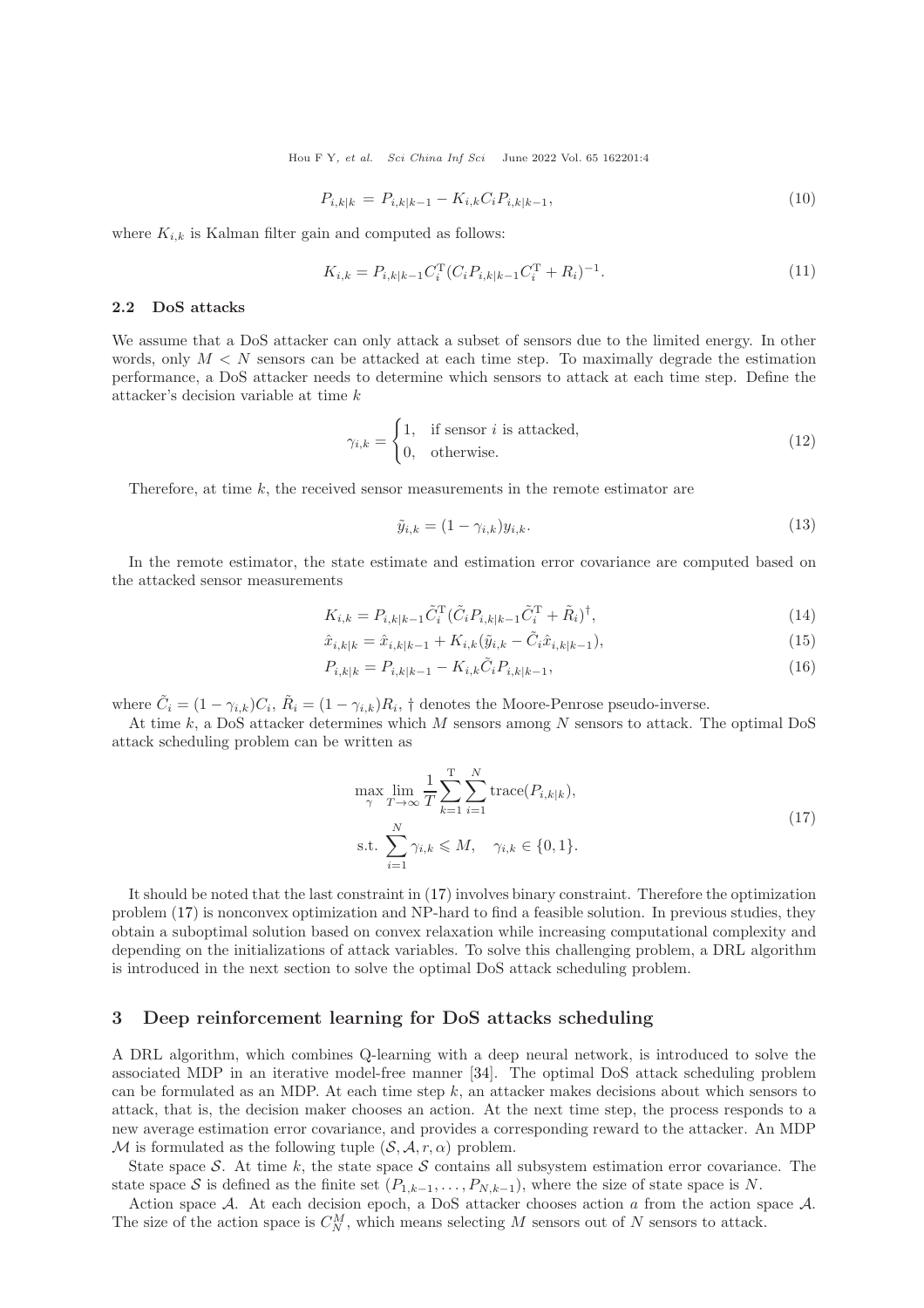Reward r.  $r_k = \sum_{i=1}^{N} \text{trace}(P_{i,k|k})$  is the one stage reward function, and specifies the reward for a DoS attacker choosing an action in current state.

Discount factor  $\alpha$ . The discount factor  $\alpha \in [0, 1]$  trades off between the current and future costs, which hastens the rate of convergence.

Note that at each time step, a DoS attacker selects an action  $a_k$  from the allowable actions  $A$ ; the action is taken in the current estimation error covariance. Then a DoS attacker receives a new estimation error covariance and a corresponding reward  $r_k$  representing the feedback of the estimation error covariance.

To maximize the future reward by selecting an optimal policy, consider the future discounted return at time  $k_0$  as

$$
R(k_0) = \lim_{T \to \infty} \mathcal{E}\left[\sum_{k=k_0}^{T} \alpha^{k-k_0} r_k\right].
$$
\n(18)

Given the current state and action, the optimal action-value function  $Q^*(s, a)$  is defined as the maximum expected return under the control policy  $\pi$  [\[34\]](#page-8-5),

$$
Q^*(s, a) = \max_{\pi} E[R_k | s_k = s, a_k = a, \pi],
$$
\n(19)

where  $\pi$  is a policy that maps estimation error covariance to action. The optimal action-value function  $Q^*(s, a)$  represents the expected future return associated with taking action a' maximizing  $r + \alpha Q^*(s', a')$ . The Bellman equation for the optimal action-value function is given by

$$
Q^*(s, a) = \mathcal{E}\left[r + \alpha \sum_{s' \in \mathcal{S}} \mathbb{P}_{ss'} \max_{a' \in \mathcal{A}} Q^*(s', a') | s, a\right],\tag{20}
$$

where s' denotes the next time step estimation error covariance given by the current estimation error covariance s and action a,  $\mathbb{P}_{ss'}$  denotes the state transition probability matrix from the current estimation error covariance s to the next time step estimation error covariance s'. The optimal DoS attack scheduling policy can be obtained by

$$
\pi^*(s) = \underset{a}{\operatorname{argmax}} Q^*(s, a). \tag{21}
$$

If the state transition probabilities are known to the attacker, the action-value function will converge to the optimal action-value function  $Q^*(s, a)$  and obtain the optimal policy  $\pi'$ . Unfortunately, the transition probabilities in a real-world CPS are impossible to obtain. To obtain the optimal policy  $\pi'$  for large MDP without having the knowledge of transition probabilities, a deep neural network function approximator to estimate the action-value function  $Q(s, a; \theta) \approx Q^*(s, a)$  was introduced in [\[34\]](#page-8-5). A DRL algorithm has gained popularity because it performs remarkably well in solving an MDP in an iterative model-free manner and dealing with high-dimensional state and action spaces such as in the playing Atari [\[35\]](#page-8-6). To estimate the costs for all possible DoS attacks scheduling schemes, the deep Q-network (DQN) needs to be trained by iteratively updating  $\theta_k$  [\[36\]](#page-8-7). A DQN can be trained by adjusting the parameters  $\theta_k$  at iteration k to reduce the mean-squared error in the Bellman equation. The lossy function  $\mathcal{L}_k(\theta_k)$  used in  $Q$ -learning updates at iteration  $k$  is given by

<span id="page-4-0"></span>
$$
\mathcal{L}_k(\theta_k) = \mathcal{E}_{s,a,r,s'} \left[ \left( r + \alpha \max_{a'} Q(s', a'; \theta_k^-) - Q(s, a; \theta_k) \right)^2 \right],\tag{22}
$$

where  $\theta_k^-$  is the target network parameter. The target network, with parameters  $\theta_k^-$ , is the same as the online network except that its parameters are updated every  $c$  steps from the online network, so that  $\theta_k^- = \theta_k$ , and kept fixed on all other steps [\[37,](#page-8-8)[38\]](#page-8-9).

Stochastic gradient descent (SGD) is used to optimize the loss function to get the weight parameters of the DQN, which is given by

<span id="page-4-1"></span>
$$
\theta_{k+1} = \theta_k - \beta \nabla_{\theta_k} \mathcal{L}_k(\theta_k), \tag{23}
$$

where  $\beta$  is the learning rate, and  $\nabla_{\theta_k} \mathcal{L}_k(\theta_k)$  denotes the gradient of the loss function with respect to the weights

$$
\nabla_{\theta_k} \mathcal{L}_k(\theta_k) = \mathbf{E}_{s,a,r,s'} \left[ r + \alpha \max_{a'} Q(s',a';\theta_k^-) - Q(s,a;\theta_k) \nabla_{\theta_k} Q(s,a;\theta_k) \right]. \tag{24}
$$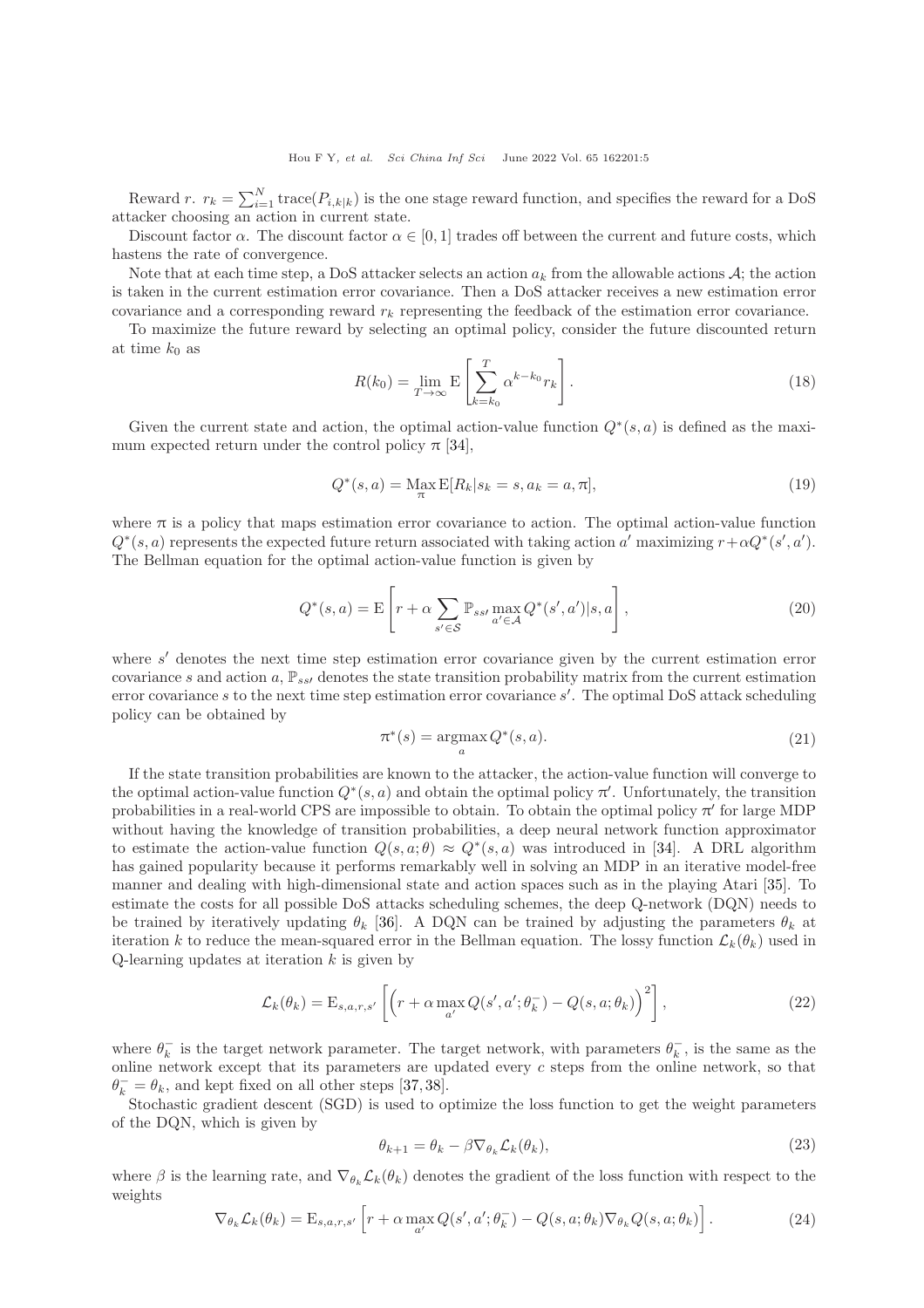To break the correlations among data sequences, experience replay [\[35\]](#page-8-6) technique is adopted. The k-th experience is defined as  $e_k = (s_k, a_k, r_k, s_{k+1})$ . Different experiences are stored into a replay memory  $\mathcal{D}_k = \{e_1, \ldots, e_k\}.$  During learning, we uniformly draw a minibatch of experiences at random from the replay memory  $\mathcal{D}_k$  to update the network parameter  $\theta_k$ . The optimal DoS attack scheduling scheme using a DRL algorithm is summarized as Algorithm 1.

Algorithm 1 Optimal DoS attacks scheduling scheme

3: Initialize the target action-value function  $\hat{Q}$  with weights  $\theta_0^- = \theta_0$ ;

```
4: Initialize the state s_1;
```

```
5: for k = 1, 2, \ldots, T do
```

```
6: Take action a_k through exploration-exploitation
```

$$
a_k = \begin{cases} \text{random} & a \in \mathcal{A}, \\ \arg \max_a \ Q(s_k, a; \theta), \qquad \text{w.p. } 1 - \epsilon; \end{cases}
$$

- 7: Execute action  $a_k$  using  $r_k = \sum_{i=1}^N \text{trace}(P_{i,k|k})$  to obtain reward  $r_k$  and observe  $s_{k+1}$ ;
- 8: Update  $s_k$ :

- 10: Uniformly draw a minibatch of experiences at random from the replay memory  $\mathcal{D}$ ;
- 11: Form the loss function using [\(22\)](#page-4-0);
- 12: Updata  $\theta_k$  using [\(23\)](#page-4-1);
- 13: Every c steps update the target network  $\theta_k^- = \theta_k$ ; 14: end for

# 4 Numerical example

In this section, an F-18 aircraft team example is provided to demonstrate the efficiency of the proposed optimal DoS attack scheduling scheme [\[39\]](#page-8-10). Considering the number of F-18 aircraft in the example is 6, which is modeled by

$$
\begin{bmatrix} \dot{\alpha} \\ \dot{q} \end{bmatrix} = \begin{bmatrix} Z_{\alpha} & Z_q \\ M_{\alpha} & M_q \end{bmatrix} \begin{bmatrix} \alpha \\ q \end{bmatrix} + \begin{bmatrix} Z_{\delta E} & Z_{\delta \text{PTV}} \\ M_{\delta E} & M_{\delta \text{PTV}} \end{bmatrix} \begin{bmatrix} \delta_E \\ \delta_{\text{PTV}} \end{bmatrix} = A_s \begin{bmatrix} \alpha \\ q \end{bmatrix} + B_s \begin{bmatrix} \delta_E \\ \delta_{\text{PTV}} \end{bmatrix},
$$

where  $\alpha$  is the angle of attack, q is the pitch rate,  $Z_{\alpha}$ ,  $Z_{q}$ ,  $M_{\alpha}$ , and  $M_{q}$  are longitudinal stability derivatives,  $Z_{\delta E}$ ,  $Z_{\delta PTV}$ ,  $M_{\delta E}$ , and  $M_{\delta PTV}$  are longitudinal control derivatives. Choose the following discrete dynamics of each F-18 aircraft based on the obtained data from wind tunnel and flight test data:

$$
A_1 = \begin{bmatrix} 0.177 & 0.589 \\ -0.004 & 0.829 \end{bmatrix}, A_2 = \begin{bmatrix} 0.087 & -0.09 \\ 0.003 & 0.022 \end{bmatrix}, A_3 = \begin{bmatrix} 0.07 & 0.109 \\ -2.96 & 1.30 \end{bmatrix},
$$
  
\n
$$
A_4 = \begin{bmatrix} -0.617 & 1.137 \\ -1.066 & 1.643 \end{bmatrix}, A_5 = \begin{bmatrix} 0.752 & -0.09 \\ 0.081 & 0.42 \end{bmatrix}, A_6 = \begin{bmatrix} -0.022 & 0.029 \\ -1.24 & 0.953 \end{bmatrix},
$$
  
\n
$$
C_1 = [0.923 & 0.293], C_2 = [0.367 & 0.599], C_3 = [0.426 & 0.549],
$$
  
\n
$$
C_4 = [0.098 & 0.039], C_5 = [0.659 & 0.343], C_6 = [0.358 & 0.892].
$$

The positive semidefinite matrix  $Q_i$  and the positive matrix  $R_i$  are generated randomly. Consider the number of F-18 aircraft attacked by the attacker is 2.

In the DQN, two hidden layers, each of which has 1024 units, are used in the simulation. The rectified linear unit (ReLU) activation functions are used in the hidden layers, and a fully connected layer is used in the output layer. The discount factor is fixed at  $0.97$ . The experience replay memory size  $D$  is set to 20000. The control horizon  $T$  is set to 500, which refers to an episode. The minibatch size is set to 32. The target network was updated every  $c = 100$  iterations. The relationship between the combinations of attacked channels and the action is shown in Table 1.

The empirical average cost  $\frac{1}{T} \sum_{k=1}^{T} \sum_{i=1}^{N} \text{trace}(P_{i,k|k})$  over the first 100 episodes is plotted in Figure 2. The action  $a_k$  over the first 5 episodes is plotted in Figure 3. Figure 2 shows the comparison between DRL

<sup>1:</sup> Initialize the replay memory  $D$  to capacity  $D$ ;

<sup>2:</sup> Initialize the action-value function  $Q$  with random weights  $\theta_0$ ;

<sup>9:</sup> Store experience  $(s_k, a_k, r_k, s_{k+1})$  into the replay memory  $\mathcal{D}$ ;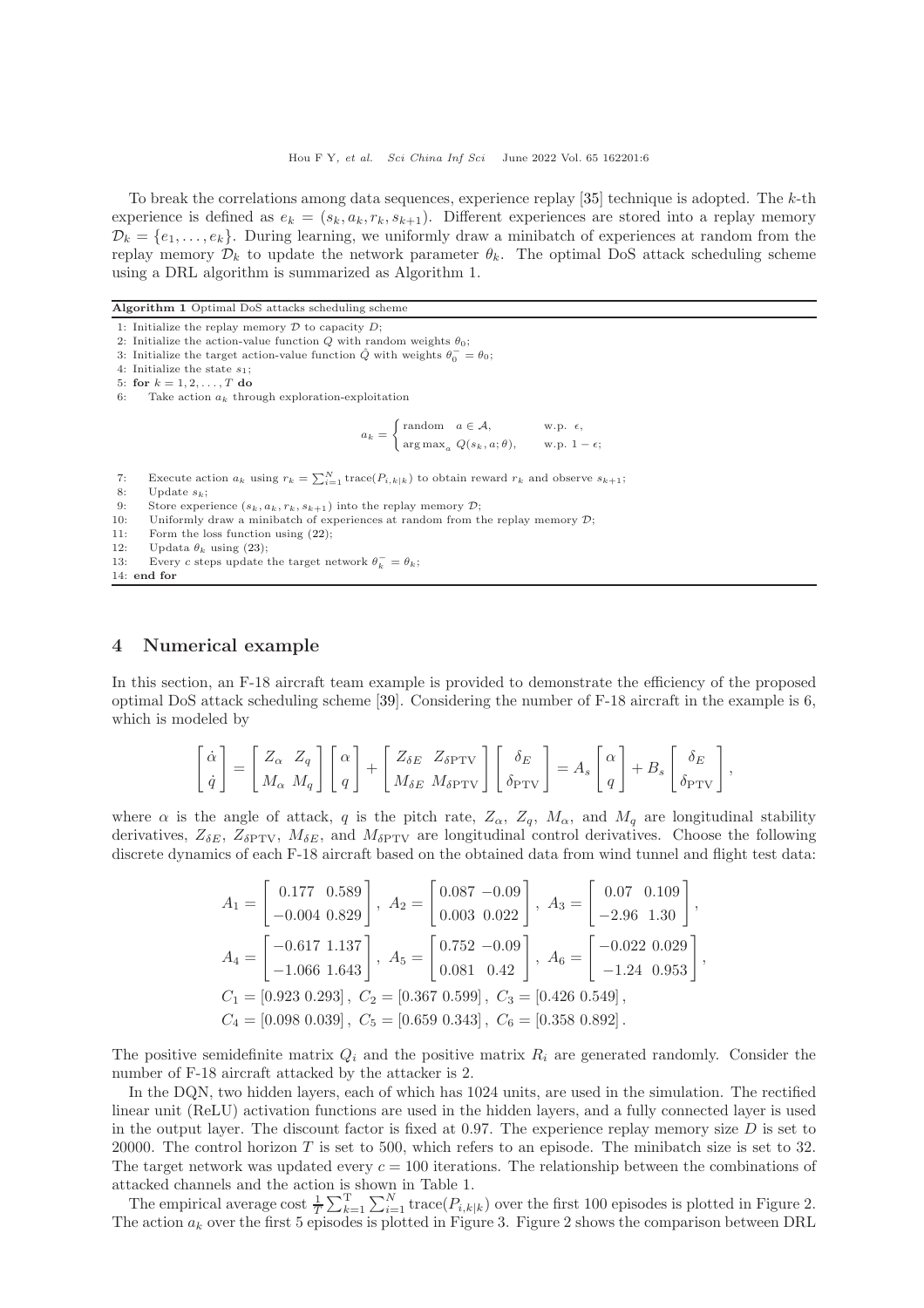| The combinations of attacked channels | Action           |  |
|---------------------------------------|------------------|--|
| (1, 2)                                | $\mathbf{0}$     |  |
| (1, 3)                                | $\mathbf{1}$     |  |
| (1, 4)                                | $\overline{2}$   |  |
| (1, 5)                                | 3                |  |
| (1, 6)                                | $\overline{4}$   |  |
| (2, 3)                                | $\bf 5$          |  |
| (2, 4)                                | 6                |  |
| (2, 5)                                | $\overline{7}$   |  |
| (2, 6)                                | 8                |  |
| (3, 4)                                | $\boldsymbol{9}$ |  |
| (3, 5)                                | $10\,$           |  |
| (3, 6)                                | 11               |  |
| (4, 5)                                | 12               |  |
| (4, 6)                                | 13               |  |
| (5, 6)                                | 14               |  |

Table 1 The relationship between the combinations of attacked channels and the action



Figure 2 (Color online) Convergence of the empirical average cost.

algorithm, convex relaxation algorithm in [\[33\]](#page-8-4) and random algorithm for optimal DoS attacks scheduling. Convex relaxation algorithm in [\[33\]](#page-8-4) depends on the initializations of attack variables. If the initializations were not selected well, there may be no feasible solutions, while a DRL algorithm is independent of the initializations of attack variables. Figure 3 shows the attack scheduling strategies made by the attacker. As we can see from Figure 2, the empirical average cost of DRL algorithm is higher than the empirical average cost of the convex relaxation algorithm, which means that the proposed DRL algorithm performs significantly better than the convex relaxation algorithm for the optimal DoS attack scheduling problem.

# 5 Conclusion

In this paper, we have examined the problem of optimal DoS attack scheduling schemes. Under limited computation, sensors only transmit measurements to the remote estimator via a communication channel that is exposed to DoS attackers. Due to the limited energy, a DoS attacker cannot attack all the sensors. Therefore, a DoS attacker must determine which sensors to attack in order to maximally degrade the estimation performance. A DRL algorithm has been introduced to solve the optimal DoS attack scheduling problem which is formulated as an MDP in an iterative model-free manner. The comparison in the simulation results demonstrated that the proposed DRL algorithm performs significantly better than the convex relaxation algorithm for the optimal DoS attack scheduling problem.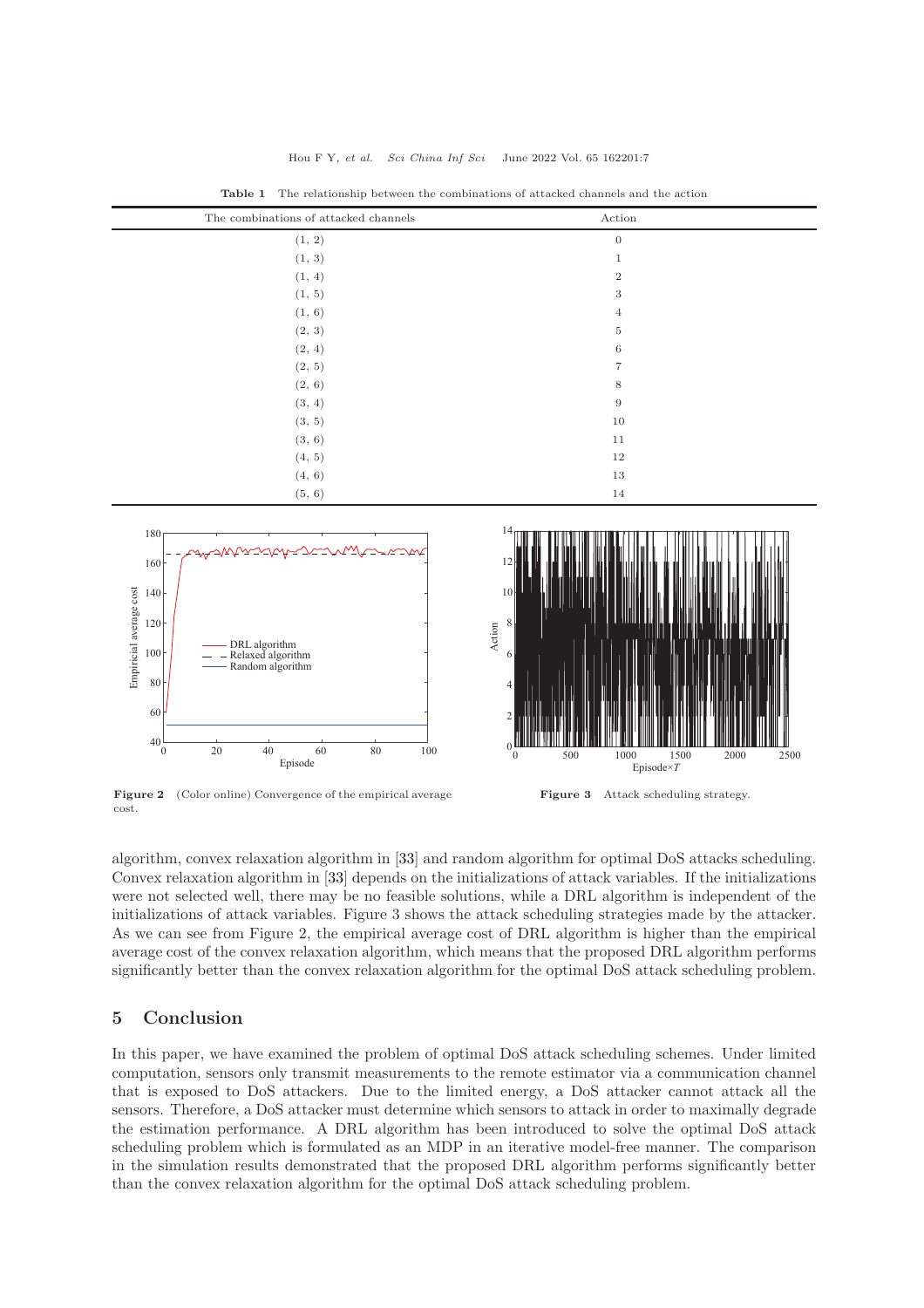Acknowledgements This work was supported by National Natural Science Foundation of China (Grant Nos. U1613225, 61925303, 62088101, 61673023).

#### <span id="page-7-0"></span>References

- 1 Wu G [Y, Wang G, Sun J, et al. Optimal partial feedback attacks](https://doi.org/10.1109/TAC.2020.2981915) in cyber-physical power systems. IEEE Trans Autom Control, 2020, 65: 3919–3926
- <span id="page-7-1"></span>2 Pang Z H, Liu G P, Zhou D H, et al. Data-based predictive control for networked nonlinear systems with network-induced delay and packet dropout. [IEEE Trans Ind Electron,](https://doi.org/10.1109/TIE.2015.2497206) 2016, 63: 1249–1257
- <span id="page-7-2"></span>3 Lu A Y, Yang G H. Input-to-state stabilizing control for cyber-physical systems with multiple transmission channels under denial of service. [IEEE Trans Autom Control,](https://doi.org/10.1109/TAC.2017.2751999) 2018, 63: 1813–1820
- 4 Wang G, Giannakis G B, Chen J, et al. Distribution system state estimation: an overview of recent developments. Front Inf Technol Electron Eng, 2019, 20: 4–17
- <span id="page-7-3"></span>5 Wu C W, Hu Z R, Liu J X, et al. Secure estimation for cyber-physical systems via sliding mode. [IEEE Trans Cybern,](https://doi.org/10.1109/TCYB.2018.2825984) 2018, 48: 3420–3431
- <span id="page-7-4"></span>6 Pang Z H, Liu G P, Zhou D, et al. Two-channel false data injection attacks against output tracking control of networked systems. [IEEE Trans Ind Electron,](https://doi.org/10.1109/TIE.2016.2535119) 2016, 63: 3242–3251
- <span id="page-7-5"></span>7 Chen J, Wang G, Sun J. Power scheduling for Kalman filtering over lossy wireless sensor networks. [IET Control Theory Appl,](https://doi.org/10.1049/iet-cta.2016.1047) 2016, 11: 531–540
- <span id="page-7-6"></span>8 Yang G, Zhou X S. Intelligent CPS: features and challenges. [Sci China Inf Sci,](https://doi.org/10.1007/s11432-016-5547-3) 2016, 59: 050102
- <span id="page-7-7"></span>9 Gupta B, Brij B. Computer and Cyber Security: Principles, Algorithm, Applications, and Perspectives. Boca Raton: CRC Press, 2018
- <span id="page-7-8"></span>10 Vijayan J. Stuxnet renews power grid security concerns. Computerworld, 2010. [http://www.computerworld.com/artical/](http://www.computerworld.com/artical/2519574/security0/stuxnet-renews-power-grid-security-concerns.html) [2519574/security0/stuxnet-renews-power-grid-security-concerns.html](http://www.computerworld.com/artical/2519574/security0/stuxnet-renews-power-grid-security-concerns.html)
- <span id="page-7-9"></span>11 Teixeira A, Shames I, Sandberg H, et al. A secure control framework for resource-limited adversaries. [Automatica,](https://doi.org/10.1016/j.automatica.2014.10.067) 2015, 51: 135–148
- <span id="page-7-10"></span>12 Kwon C, Liu W Y, Hwang I. Security analysis for cyber-physical systems against stealthy deception attacks. In: Proceedings of American Control Conference, Washington, 2013. 3344–3349
- <span id="page-7-11"></span>13 Mo Y, Chabukswar R, Sinopoli B. Detecting integrity attacks on SCADA systems. [IEEE Trans Control Syst Technol,](https://doi.org/10.1109/TCST.2013.2280899) 2014, 22: 1396–1407
- <span id="page-7-12"></span>14 Guo Z Y, Shi D W, Johansson K H, et al. Worst-case stealthy innovation-based linear attack on remote state estimation. [Automatica,](https://doi.org/10.1016/j.automatica.2017.11.018) 2018, 89: 117–124
- <span id="page-7-13"></span>15 Wu G Y, Sun J, Chen J. Optimal data injection attacks in cyber-physical systems. [IEEE Trans Cybern,](https://doi.org/10.1109/TCYB.2018.2846365) 2018, 48: 3302–3312
- <span id="page-7-14"></span>16 Mo Y, Sinopoli B. Secure control against replay attacks. In: Proceedings of Annual Allerton Conference, Illinois, 2009. 911–918
- <span id="page-7-15"></span>17 Teixeira A, Shames I, Sandberg H, et al. Revealing stealthy attacks in control systems. In: Proceedings of Annual Allerton Conference, Illinois, 2012. 1806–1813
- <span id="page-7-16"></span>18 Hou F Y, Sun J. Covert attacks against output tracking control of cyber-physical systems. In: Proceedings of the 43rd Annual Conference of the IEEE Industrial Electronics Society, Beijing, 2017. 5743–5748
- <span id="page-7-17"></span>19 C´ardenas A, Amin S, Sastry S. Research challenges for the security of control systems. In: Proceedings of Conference Hot Topics Security, California, 2018
- <span id="page-7-18"></span>20 Yang Y, Li Y F, Yue D. Event-trigger-based consensus secure control of linear multi-agent systems under DoS attacks over multiple transmission channels. Sci China Inf Sci, 2020, 63: 150208
- <span id="page-7-19"></span>21 Li W T, Wen C K, Chen J C, et al. Location identification of power line outages using PMU measurements with bad data. [IEEE Trans Power Syst,](https://doi.org/10.1109/TPWRS.2015.2495214) 2016, 31: 3624–3635
- Amin S, Cárdenas A, Sastry S. Safe and secure networked control systems under denial-of-service attacks. In: Proceedings of International Workshop on Hybrid Systems: Computation and Control, 2009. 31–45
- <span id="page-7-20"></span>23 Wang J Z, Shi L. Optimal DoS attacks on remote state estimation with a router. In: Proceedings of IEEE Conference on Decision and Control, Florida, 2018. 6384–6389
- <span id="page-7-22"></span><span id="page-7-21"></span>24 Chhabra M, Gupta B, Almomani A. A novel solution to handle DDOS attack in MANET. [J Inform Secur,](https://doi.org/10.4236/jis.2013.43019) 2013, 4: 165–179
- 25 Bhushan K, Gupta B B. Distributed denial of service (DDoS) attack mitigation in software defined network (SDN)-based cloud computing environment. [J Ambient Intell Human Comput,](https://doi.org/10.1007/s12652-018-0800-9) 2019, 10: 1985–1997
- <span id="page-7-23"></span>26 Bhardwaj A, Goundar S. Comparing single tier and three tier infrastructure designs against DDoS attacks. Int J Cloud Appl Comput, 2017, 7: 59–75
- <span id="page-7-24"></span>27 Almomani A, Alauthman M, Albalas F, et al. An online intrusion detection system to cloud computing based on NeuCube algorithms. Intern J Cloud App Comp, 2018, 8: 96–112
- <span id="page-7-25"></span>28 Zhang H, Cheng P, Shi L, et al. Optimal DoS attack scheduling in wireless networked control system. IEEE Trans Contr Syst Technol, 2016, 24: 843–852
- <span id="page-7-26"></span>29 Zhang H, Qi Y F, Wu J F, et al. DoS attack energy management against remote state estimation. IEEE Trans Control Netw Syst, 2018, 5: 383–394